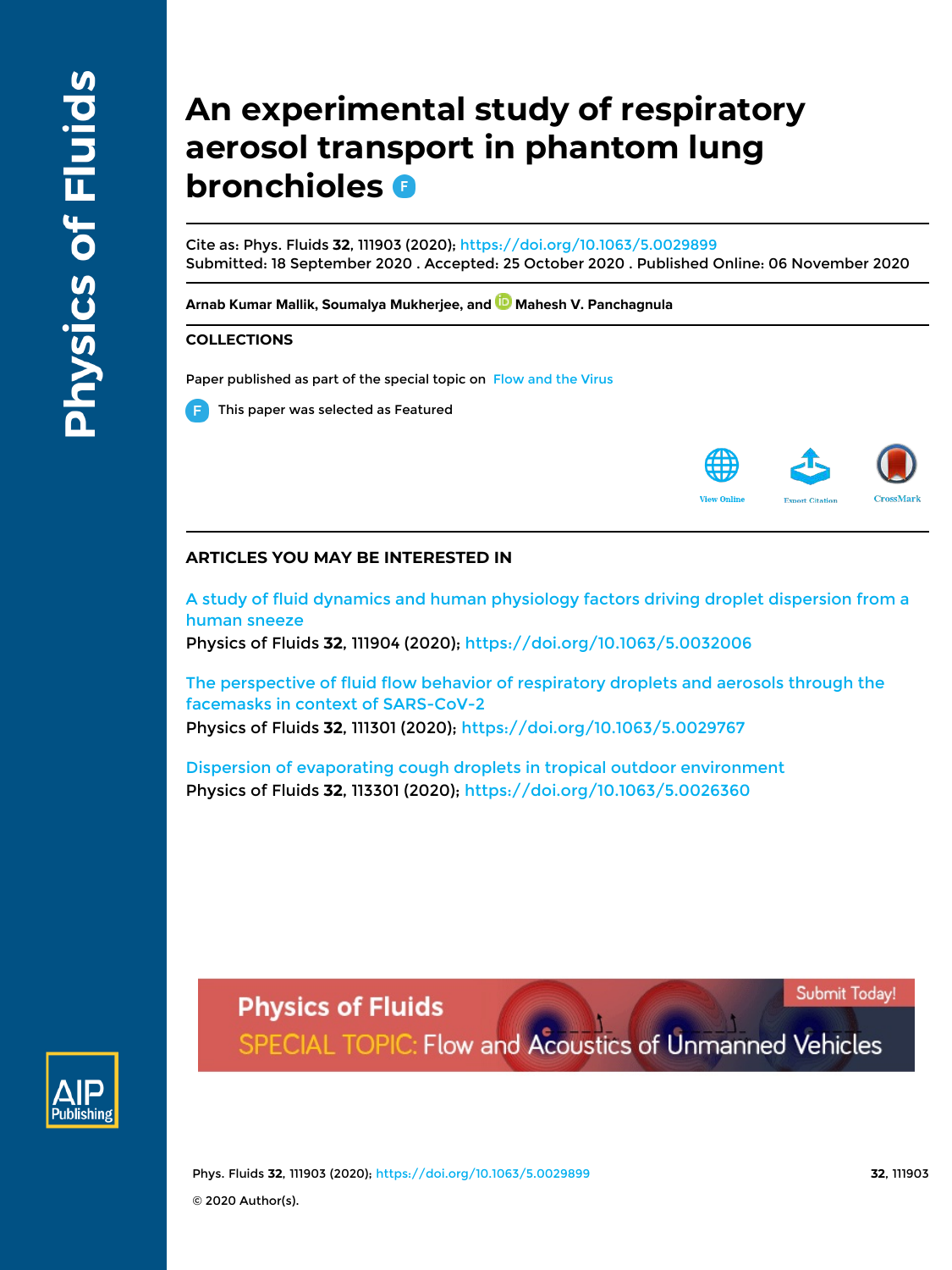# An experimental study of respiratory aerosol transport in phantom lung bronchioles **O**

Cite as: Phys. Fluids **32**, 111903 (2020); doi: 10.1063/5.0029899 Submitted: 18 September 2020 • Accepted: 25 October 2020 • Published Online: 6 November 2020





Arnab Kumar Mallik, Soumalya Mukherjee,<sup>2</sup> and Mahesh V. Panchagnula<sup>1,a)</sup>

#### AFFILIATIONS

**<sup>1</sup>** Department of Applied Mechanics, Indian Institute of Technology Madras, Chennai 600036, India **<sup>2</sup>**Department of Biotechnology, Indian Institute of Technology Madras, Chennai 600036, India

Note: This paper is part of the Special Topic, Flow and the Virus. **a)**Author to whom correspondence should be addressed: mvp@iitm.ac.in

### ABSTRACT

The transport and deposition of micrometer-sized particles in the lung is the primary mechanism for the spread of aerosol borne diseases such as corona virus disease-19 (COVID-19). Considering the current situation, modeling the transport and deposition of drops in human lung bronchioles is of utmost importance to determine their consequences on human health. The current study reports experimental observations on deposition in micro-capillaries, representing distal lung bronchioles, over a wide range of Re that imitates the particle dynamics in the entire lung. The experiment investigated deposition in tubes of diameter ranging from 0.3 mm to 2 mm and over a wide range of Reynolds number ( $10^{-2} \leq Re \leq 10^{3}$ ). The range of the tube diameter and Re used in this study is motivated by the dimensions of lung airways and typical breathing flow rates. The aerosol fluid was loaded with boron doped carbon quantum dots as fluorophores. An aerosol plume was generated from this mixture fluid using an ultrasonic nebulizer, producing droplets with 6.5 *μ*m as a mean diameter and over a narrow distribution of sizes. The amount of aerosol deposited on the tube walls was measured using a spectrofluorometer. The experimental results show that dimensionless deposition ( $\delta$ ) varies inversely with the bronchiole aspect ratio ( $\overline{L}$ ), with the effect of the Reynolds number ( $Re$ ) being significant only at low  $\overline{L}$ .  $\delta$  also increased with increasing dimensionless bronchiole diameter ( $\overline{D}$ ), but it is invariant with the particle size based Reynolds number. We show that  $\delta\overline{L} \sim Re^{-2}$  for  $10^{-2} \leq R$ e ≤ 1, which is typical of a diffusion dominated regime. For  $Re \geq 1$ , in the impaction dominated regime, *δ*L is shown to be independent of Re. We also show a crossover regime where sedimentation becomes important. The experimental results conclude that lower breathing frequency and higher breath hold time could significantly increase the chances of getting infected with COVID-19 in crowded places.

Published under license by AIP Publishing. https://doi.org/10.1063/5.0029899.

#### I. INTRODUCTION

Several infectious respiratory diseases including corona virus disease-19 (COVID-19), threatening human lives globally, transmit primarily via virus laden droplets. Dramatic respiratory events such as coughs and sneezes that yield a large quantity of poly-dispersed droplets<sup>1</sup> play a vital role in aiding such transmission.<sup>2-6</sup> The respiratory exhaled liquid drops of an infected person can get into the respiratory tract of a healthy human and thus transmit the virus.<sup>7</sup> The current outbreak of corona virus disease calls for the immediate attention of the research community as it demonstrates the global burden of severe respiratory diseases. An evocative understanding of the transport of these virus laden droplets inside the lungs is

necessary to estimate the propensity of the virus and to treat it with pulmonary drugs.<sup>10,11</sup> Thus, a study on dynamics of micrometersized droplets through micro-channels mimicking the lung environment finds relevance in order to estimate the deposition of virus laden drops in healthy human lungs. From a more fundamental perspective, aerosol deposition is enabled by a complex mix of several physical mechanisms such as impaction, diffusion, and sedimentation. The activity level of each physical mechanism is a strong function of the flow parameters including Reynolds (Re) and Stokes numbers. The Reynolds number, in particular, is important in understanding aerosol dynamics as it determines the relative importance of inertial effects to momentum diffusive effects. When Re is small, particle deposition is enabled primarily by diffusion toward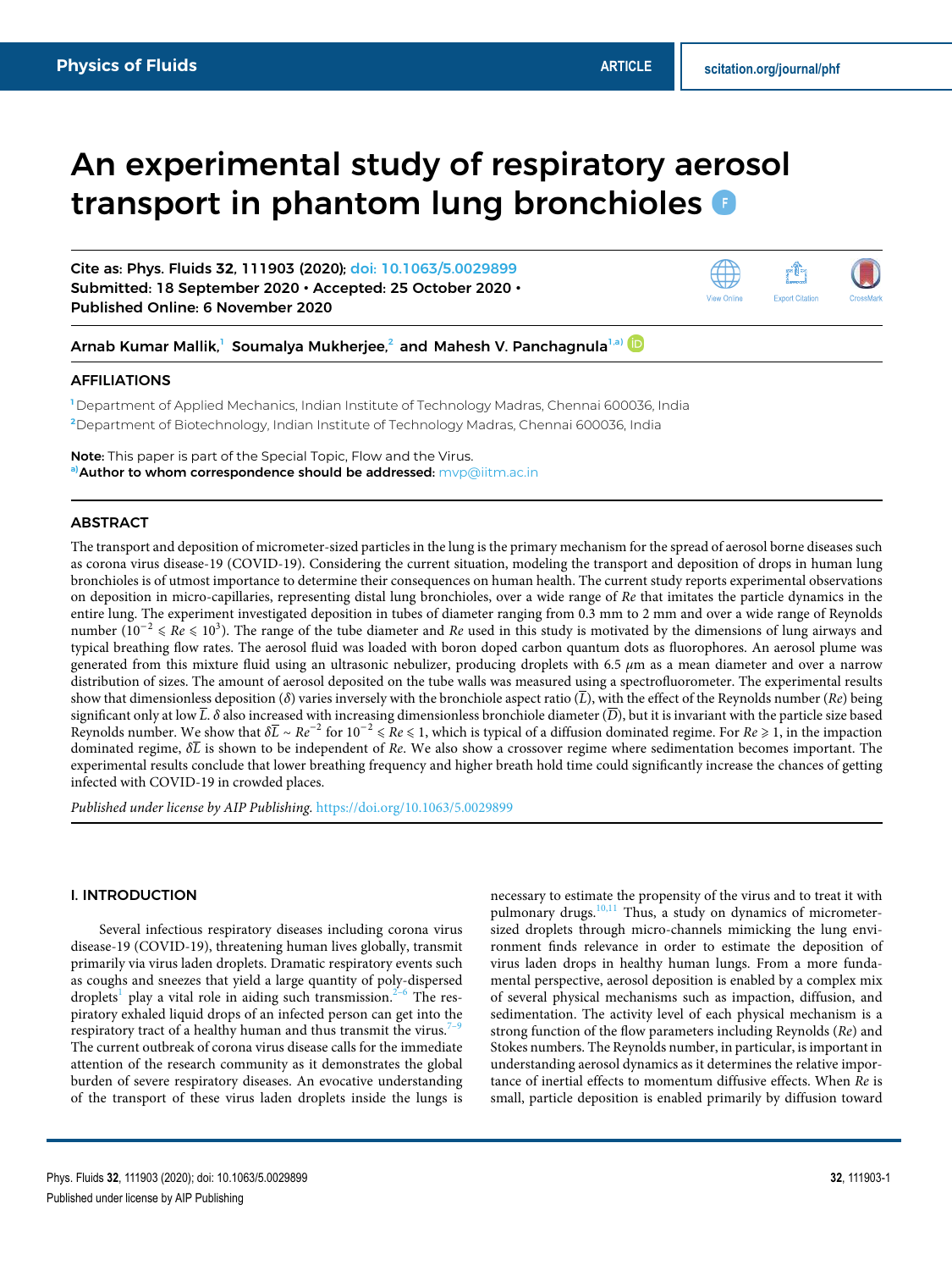the wall. In contrast, when Re is large, particle deposition is primarily known to occur by impaction. Therefore, it is important to develop a fundamental understanding of aerosol deposition as a function of the Reynolds number.

The architecture of the human lungs consists of a branching network with sequences of bifurcation, known as bronchi. The diameter and length of the bronchi change at each bifurcation level, known as generations (G), starting with the trachea ( $G = 0$ ). A quantitative morphological structure of the lung was proposed by Weibel, $^{12}$  as shown in Fig. 1. The airways in the tracheobronchial region, i.e.,  $0 \le G \le 16$ , only conduct the flow of gases into and out of the lung. In the pulmonary region, i.e.,  $17 \le G \le 19$ , the air sacs known as alveoli appear on the wall of the airways, which are respiratory bronchioles. They are facilitated with the capillary blood supply that can exchange gases between the inhaled air and blood. For generations 20  $\le G \le 23$ , the airways are completely made up of alveoli where  $G = 23$  consists of clusters of alveoli participating in gaseous exchange. The length and diameter of the airways of the different generations of branching, starting from the trachea to the terminal alveolar sacs, vary over several orders of magnitude. The trachea has a diameter of 18 mm, ~  $\mathcal{O}(10^1)$ mm, whereas *G* = 23 ends with a diameter of ≈0.41 mm,  $\mathcal{O}(10^{-1})$ mm.<sup>12</sup> This variation



**FIG. 1.** A schematic of the human lung morphology as proposed by Weibel<sup>12</sup> showing the conducting and acinar airways. The conducting airways transport air from the nose and mouth to the lung through the trachea, whereas the acinar airways consisting of alveolar ducts participate in gas exchange with the blood.

of airway diameter of three orders of magnitude is responsible for a corresponding variation of the Reynolds number (Re) over the different generations.<sup>13</sup> The Reynolds number in each generation is calculated based on the local bronchiole diameter and flow velocity. For the purpose of our experiments with phantom bronchioles, Re is calculated based on the micro-capillary diameter and flow velocity. Table I presents this information for various generations, estimated for a tidal volume of 500 ml (for a healthy human) under normal breathing conditions. Under these conditions,  $Re$  is ~  $\mathcal{O}(10^3)$  in the trachea and ~  $\mathcal{O}(10^{-2})$  in the respiratory bronchioles and the alveoli. One of the challenging aspects of modeling the respiratory process is that every breath involves transport over six orders of magnitude Re. Consequently, an accurate model of aerosol transport would have to be able to model turbulent as well as diffusive transport. While the primary purpose of the respiratory system is to enable gas exchange, accompanying parasitic transport of inhaled aerosol is a necessary burden. The deposition of microdroplets in the lung depends on several biological factors such as the lung morphology and breathing patterns, $14$  as well as droplet morphology.<sup>15,16</sup> On a related note, transmission of virus laden droplets and optimal inhalation therapy demand knowledge of lung morphometry. For example, inter-subject variability in lung morphometry may cause variation in health risk factors.<sup>17,18</sup> The complicated geometry of the lung coupled with the extremely inconsistent nature of airflow during respiration makes accurate estimation of droplet deposition in alveoli challenging.

Liquid particles are deposited in the lung through three mechanisms—impaction, sedimentation, and diffusion—depending on the local Reynolds number  $(Re)$ .<sup>20</sup> When Re is high or the aerodynamic size of the particle is large, $^{21}$  the particles do not follow the airflow due to their inertia and impact the airway walls. This mode of deposition is called impaction. Since the momentum of the particles is a key factor, it is expected that this mode scales with the particle phase momentum flux. Impaction is responsible for deposition mainly in the throat, the trachea, and the upper generations of the lung.<sup>22-27</sup> 10  $\leq$  Re  $<$  10<sup>3</sup> is usually accompanied by intense activity when the breathing rate is high.<sup>28,29</sup> Deposition by sedimentation typically occurs where the flow velocity is low, implying  $1 \leq Re < 10$ , when gravitational force dominates over particle inertia.30,31 An increase in particle residence time in the airways, for example, during breath holding episodes, enhances the effect of this mechanism. Diffusion is a mechanism that is active at very low advection flow rates.<sup>14,32</sup> For  $10^{-2} \le Re \le 1$  the diffusion becomes active, and is most active for small particle sizes. In this mechanism,

**TABLE I**. Comparison of the bronchiole diameter with the branching generation in the lung. Typical *Re* is calculated based on regional airflow rates in the lung for a tidal volume of 500 ml and a 4 s breathing cycle.

| Typical bronchiole diameter (mm) Lung generation |                     | Typical Re            |
|--------------------------------------------------|---------------------|-----------------------|
| 10                                               | $0 \rightarrow 6$   | $10^3 - 10^2$         |
| 1.5                                              | $7 \rightarrow 10$  | 40                    |
|                                                  | $11 \rightarrow 13$ | 5                     |
| 0.5                                              | $14 \rightarrow 21$ | $10^{-1}$ – $10^{-2}$ |
| 0.3                                              | $22 \rightarrow 23$ | $7 \times 10^{-3}$    |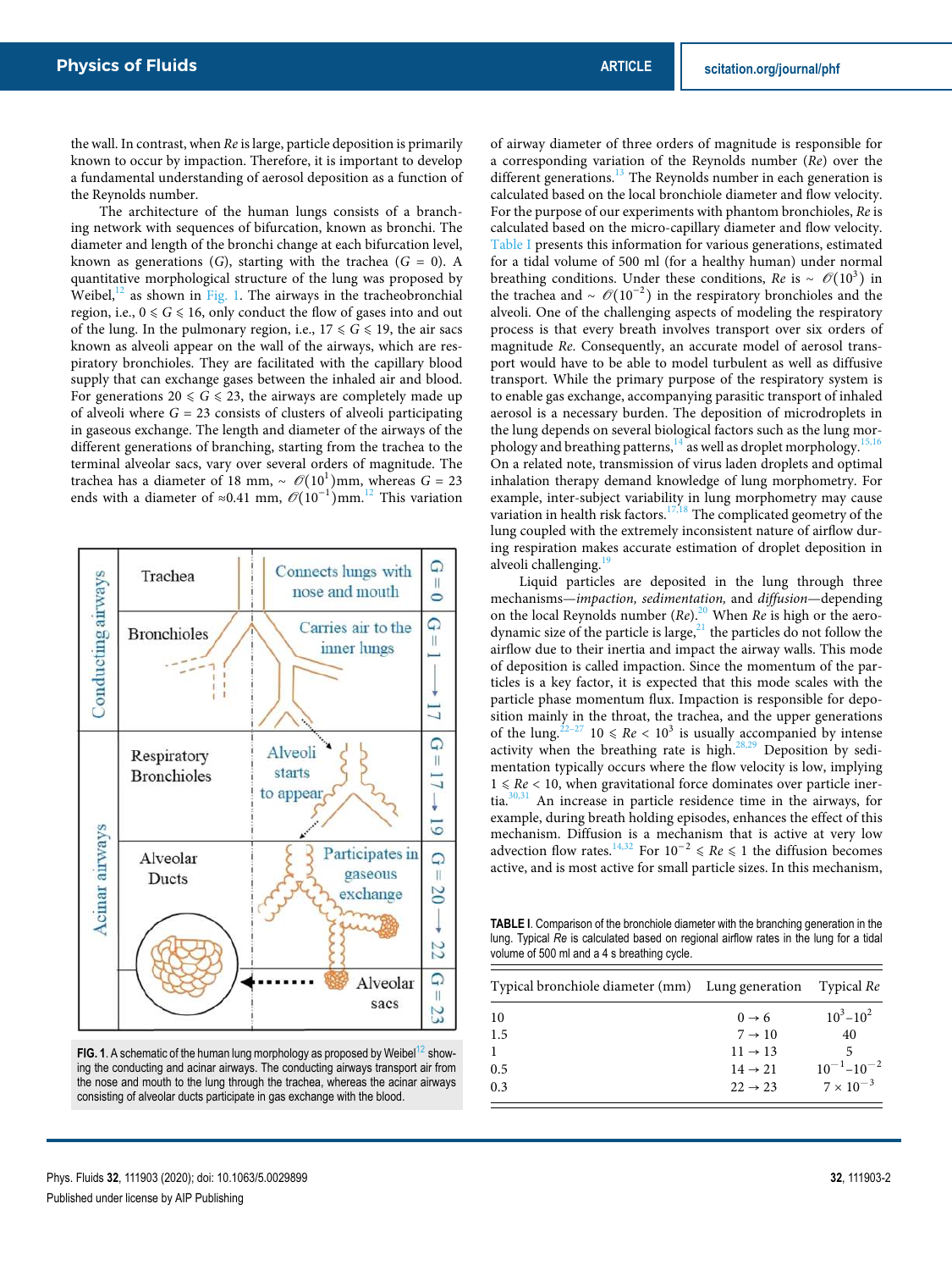Brownian motion causes the particles to move toward the wall. The particle flux to the wall is expected to scale as the inverse of the particle size and should be independent of the flow parameters since this mode is active when flow effects are suppressed. This type of deposition is noticed in the last few generations of the lung where the airway passages are extremely small, resulting in negligible flow velocity.<sup>33</sup> It must be stated that aerosol deposition studies relevant to the end generations are rare in the current literature $34-36$  due to their microdimensions along with complex three-dimensional geometry. Fishler et al. $37$  reported experiments on a true scale acinar model with breathing and showed good agreement with numerical simulations. However, their study was restricted to constant diameter bifurcations. The investigation of Lin *et al.*<sup>38</sup> with bifurcated bronchioles of differing diameter and low Re (between 0.1 and 1) was also restricted to a few generations of the lower lung. In order to gain a complete understanding of the deposition process, one needs to study the process over a range of Reynolds numbers where all three processes are allowed to dominate the deposition process.72–77 This forms the core motivation of this work—to develop an empirically initiated understanding of the droplet deposition process over a wide range of  $Re$  (typically five orders of magnitude), which will help us to understand the complete deposition mechanism in the entire lung, which is critical to mathematical modeling.

The current work presents a fundamental view of droplet deposition on the wall of the bronchioles and mainly focuses on the transition of the deposition mechanism with several deposition parameters. The literature pertaining to aerosol deposition in circular tubes and channels $40$  is quite mature but at the same time mostly focused on high Re turbulent flows or laminar flows ( $Re \sim 10^1 - 10^2$ ) with higher diameter tubes. $41-49$  In all the cases, the deposition was characterized in a range of Re where impaction dominates the deposition process. The lacuna that the current work attempts to fill is to span a wider range of Re to gain a holistic understanding of aerosol deposition of all the underlying physical processes. The overarching goal is to construct a model that will be able to predict deposition in the entire lung. Toward this end, we will work with micro-capillaries (as phantom bronchioles) of varying diameters, mimicking the lung environment (see Table I for details) and subjecting the bronchioles to micrometer-sized droplet laden flows over a wide range of  $Re (10^{-2}$  ≤  $Re$  ≤ 10<sup>3</sup>). This range represents airflow conditions in the entire lung from the trachea  $[Re \sim \mathcal{O}(10^3)]$  to alveoli  $[Re \sim \mathcal{O}(10^3)]$  $\mathcal{O}(10^{-2})$ ]. Our analysis also points to a minimal set of dimensionless variables that are sufficient to capture the deposition physics over this wide range of Re. Finally, we will present an experimentally derived epidemiological model for regional deposition as a function of aerosol and flow parameters and henceforth estimate the regional deposition in lungs for different breathing rates and breath hold time to understand the adverse effect of virus laden drops.

#### II. EXPERIMENTAL METHOD

#### A. Experimental setup

The experimental setup shown in Fig. 2 consists of a horizontal micro-capillary attached to a syringe of 60 ml. The deposition for different angles of inclination can be calculated from here by multiplying with the cosine as pointed out by Goldberg.<sup>50</sup> Different



**FIG. 2**. Schematic of the experimental setup consisting of an aerosol generator, micro-capillary, and syringe (60 ml capacity) with a motor arrangement to draw the syringe at a constant velocity. The inlet of the phantom bronchiole is placed at a height of 5 mm above the geometric center of the nebulizer exit. Different flow conditions through the micro-capillaries were achieved by controlling the rotational speed of the 12 V DC motor using a 32 V, 2 A DC power supply.

diameters and lengths of these phantom bronchioles are intended to generate flows at different Reynolds numbers. Polytetrafluoroethylene (PTFE) tubules were used as the micro-capillary specimens for the deposition experiments. These tubules are translucent, are chemically inert, have low permeability, and have one of the lowest coefficients of friction of any solid. The non-sticky nature of this material helps in complete removal of the deposited aerosol by washing with water. PTFE tubules of different diameters, 0.3 mm, 0.5 mm, 1 mm, 1.5 mm, and 2 mm, were obtained from Cole–Parmer<sup>®</sup>. A syringe plunger intended to drive the flow is connected to the shaft of a plunger intended to drive the flow is connected to the shaft of a DC motor. A DC motor of ratings 10 rpm at 12 V and 30 rpm at 12 V is used to achieve different suction rates. With the rotation of the motor shaft, the plunger is actuated at a constant rate to draw the aerosol exiting the nebulizer into the PTFE tubule. The rotational speed of the motor is varied to obtain different flow rates and thereby different Reynolds numbers. The rotational speed is, in turn, varied by varying the voltage at the motor terminals with the help of a 32 V, 2 A, DC power supply. For very low suction rates (Re  $\ll$  1), a syringe pump is used. Interestingly, the lowest Re experiment involved an ultra-low flow rate that required that a single experiment be performed carefully over a duration of 5 h in an ultra-quiet environment for reliable measurements. An ultrasonic mesh type nebulizer (Omron Model: NE-U22) is used to generate a finely atomized, gently rising aerosol plume. For all the runs, the temperature was maintained at room temperature, which was controlled at ∼25 ○C. The setup is mounted on a height adjustable stage to ensure proper motion of the plunger and to maintain the micro-tubule at a height of 5 mm from the nebulizer exit, where all drop size measurements were performed.

#### B. Preparation of aerosol liquid

The aerosol liquid composed of water as the fluid medium was loaded with boron quantum dots, which acted as fluorophores.<sup>81</sup> The photo-physical properties of quantum dots, including carbon quantum dots (CDs), depend on their size $51$  as their bandgap originates from quantum confinement. The tuning of the bandgap, which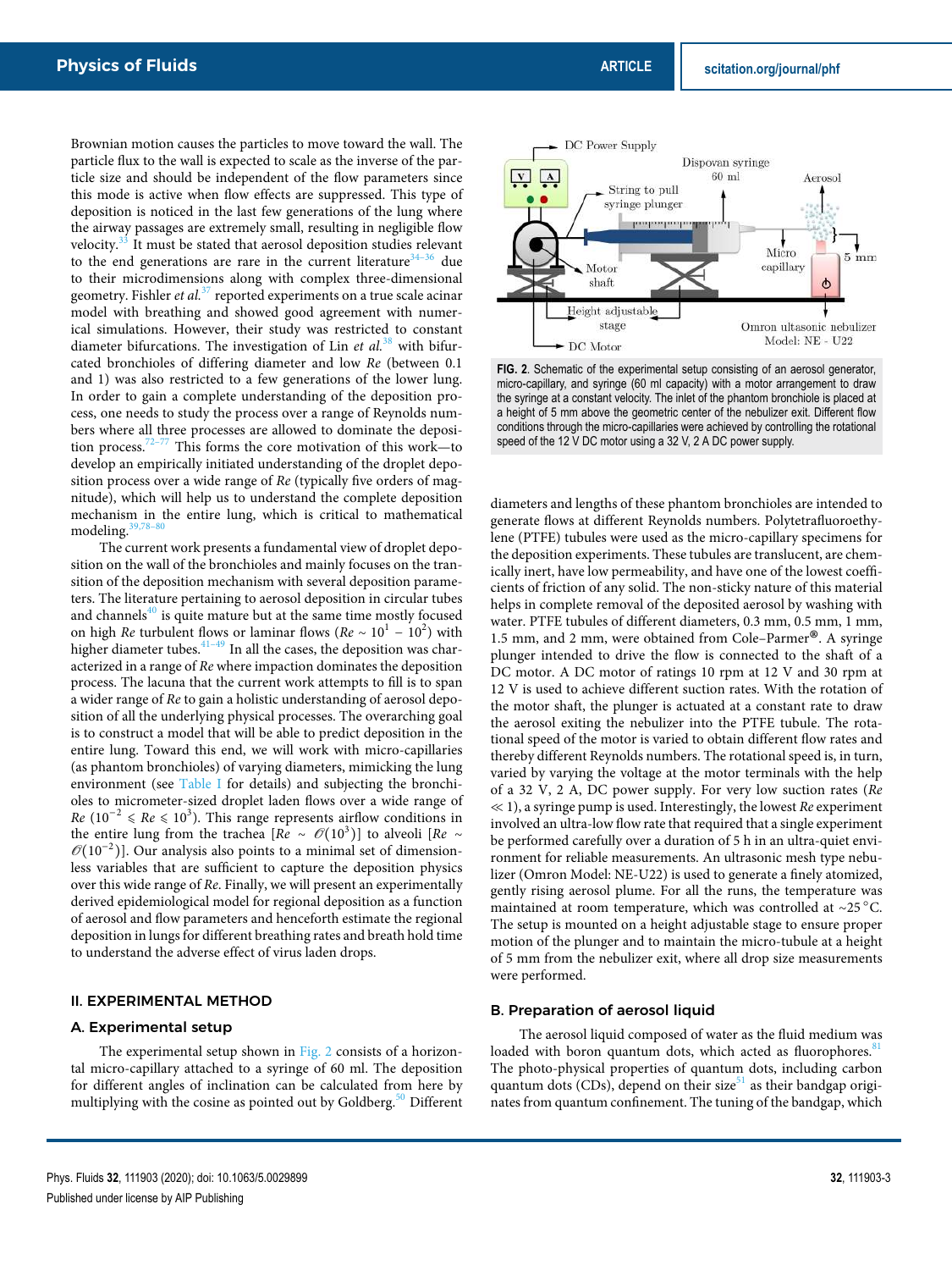is measured by the quantum yield (QY), can be achieved by incorporating trap sites while introducing functional groups during the synthesis of CDs. In order to increase the QY, trap sites of CDs are often doped with heteroatoms such as nitrogen, $52$  boron, $53$  or phosphorous<sup>54</sup> depending on the application.

The synthesis of Boron doped Carbon Quantum Dots (BCDs) was done in the laboratory through a bottom-up process. Care was taken to ensure that the de-ionized (DI) water used for synthesis of CDs and BCDs has a pH of 7. All the chemicals used for synthesis were sourced from Sigma-Aldrich<sup>®</sup>, Merck®, Fischer Scientific<sup>®</sup>, and Spectrochem® . Equimolar concentration solutions at 0.5M each of boric acid (boron precursor) and glucose (carbon precursor) were prepared with 10 ml of DI water and mixed using a magnetic stirrer at 300 rpm for 15 min. The solution was transferred to a glass bowl and treated under commercial microwave (IFB®) radiation of 700 W<br>for 5 min. The resulting solid was then dried in vacuum to remove all for 5 min. The resulting solid was then dried in vacuum to remove all volatiles and dispersed in 500 ml of DI water to form an olive green solution, as shown in Fig.  $3(a)$ . The larger particles were sorted out by centrifugation at 1500 g for 15 min and filtered in vacuum using a 10 kDa filter. The resultant solution emits blue light when excited by a wavelength of 350 nm, as shown in Fig.  $3(b)$ . The morphological characteristics of BCDs were investigated by Transmission Electron Microscopy (TEM) [see Fig. 4(b) for a representative image]. Their size distribution was estimated from the TEM images with the help of ImageJ<sup>®</sup> software. Figure  $4(b)$  shows the obtained size distribu-<br>tion. As can be seen, the BCDs are nearly monodisperse and range tion. As can be seen, the BCDs are nearly monodisperse and range in size from 1 nm to 2 nm [Fig. 4(b)], which is ∼5 orders smaller than the smallest dimension of the phantom bronchiole used in our experiment. Since the BCDs were nearly mono-disperse, the emitted fluorescence spectrum is likely to be in a narrow wavelength band.

#### C. Characterization of aerosol plume

The respiratory events generate a wide range of droplets based on cough, sneeze, speech, and breath.<sup>55</sup> The study of Duguid<sup>5</sup> showed that 95% of the drops generated during sneeze and cough lie between 2 μm and 100 μm. According to Yang et al.,<sup>58</sup> the drop size ranges between 0.62 *μ*m and 15.9 *μ*m during cough with a mean drop



**FIG. 3**. Images of vials (a) containing freshly prepared Boron doped Carbon Dots (BCDs) and (b) showing emission of blue light by BCDs when excited by UV light of 350 nm wavelength.





**FIG. 4**. (a) Transmission Electron Microscopy (TEM) image of Boron Quantum Dots (BCDs). (b) Histogram of the size distribution of BCDs estimated from the TEM images. The BCD distribution is nearly monodisperse.

size of 8.35  $\mu$ m. The droplet generated due to breath is very small, ranging between 0.15  $μ$ m and 0.19  $μ$ m,<sup>59,60</sup> which can easily travel to the deep lung, causing enormous health impact. In this study, a mesh type ultrasonic nebulizer was used to generate the polydispersed aerosol plume. The nebulization flow rate was maintained constant at 0.25 ml/min. The droplet size and velocity distributions of the aerosol plume generated by the nebulizer were characterized using a TSI® Phase Doppler Particle Analyzer (PDPA). The PDPA is a non-intrusive, laser-based, single particle and point measurement system that works on the principle of interferometric particle sizing. The optical settings employed for the PDPA are given in Table II. Since accurate size measurement depends on the phase difference of photodetectors, phase calibration was periodically performed to avoid unexpected phase delay. The optical settings of the PDPA were adjusted such that the particle diameter measurement range is 0.5 *μ*m–165 *μ*m with an estimated accuracy of ±0.1 *μ*m over the entire range. A wide range of velocity measurements from −100 m/s to 200 m/s was also possible through the appropriate bandpass filter choice. As a result, drop size and velocity were measured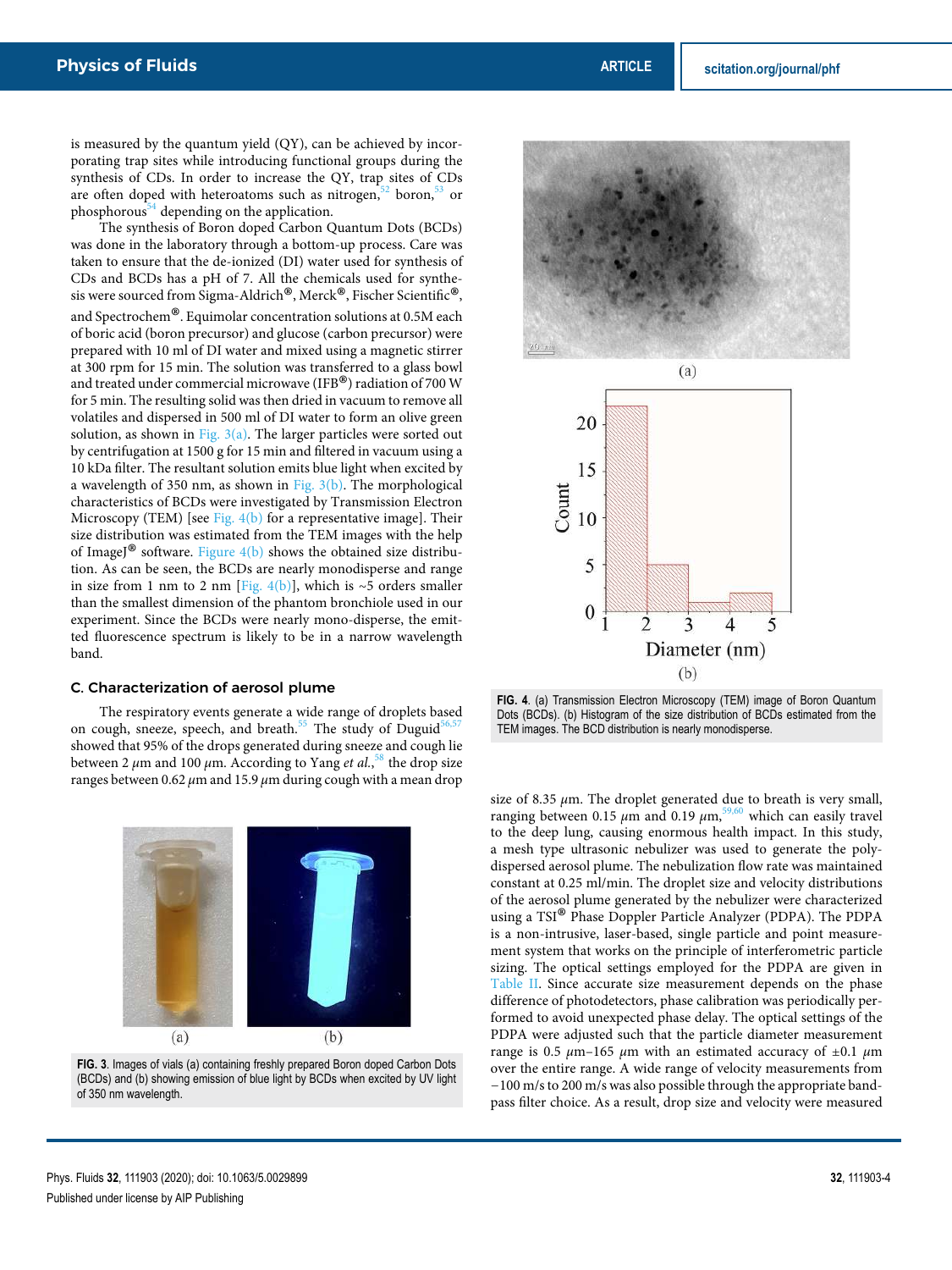| Optical settings         | Values            |
|--------------------------|-------------------|
| Transmitter wavelength   | 532 nm            |
| Transmitter focal length | 363 mm            |
| Laser beam separation    | $50 \text{ mm}$   |
| Laser beam diameter      | $2.10 \text{ mm}$ |
| Beam expander ratio      |                   |
| Beam waist               | $117.09 \,\mu m$  |
| Fringe spacing           | $3.8715 \,\mu m$  |
| Bragg cell frequency     | 40 MHz            |
| Off-axis angle           | $43^\circ$        |
| Mode of scattering       | Refraction        |
| Refraction index         | 1.33              |

**TABLE II**. Optical settings of the PDPA.

with an accuracy of  $\pm 0.2$ %. In addition, the photomultiplier tube (PMT) voltage is chosen such that it does not add noise to the data while producing a good data rate. Finally, care was taken to ensure that the validation rate was always greater than 95%. This ensured that the drop size distribution was measured with a high degree of fidelity.<sup>61</sup>

The diameter and velocity of the aerosol plume exiting the nebulizer are measured at different radial locations, 2 mm apart, at an axial distance of 5 mm from the nebulizer exit. For ensuring high statistical reliability of the PDPA measurement, 10 000 drops were sampled at each measurement location. The PDPA only yields pointwise drop size distribution data. A global size and velocity distribution, characteristic of the entire nebulizer, was calculated from the point-wise data following the method of Tratnig and Brenn<sup>62</sup> and Dhivyaraja et al. $63$  The global probability density functions (Pdfs) of both drop size and velocity are true representations of nebulizer performance since they are insensitive to external factors. $64$ 

The global aerosol drop size pdf  $[\mathcal{D}(d)]$  is shown in Fig. 5(a). The size distribution of the droplets represents a smaller range of drop sizes generated from cough and sneeze. However, the distribution exactly represents the drop sizes generated during loud speech.<sup>65</sup> The mode of the distribution is at 6.5  $\mu$ m, which is taken as the characteristic droplet size in the aerosol plume. The velocity pdf  $[\mathcal{U}(u)]$  in Fig. 5(b) denotes that the most probable velocity occurs for  $0 < u(m/s) < 0.5$ . The mean velocity in this range from this pdf was found to be 0.44 m/s. We would like to ascertain that coagulation is not significant, especially in the longer duration experiment. The granular temperature of the rising plume measured as the variance of the velocity pdf is an important measure of the collision frequency, which could in turn lead to coagulation. From the measured velocity pdf, it was estimated that only 11% of the total kinetic energy was contained in disorderly motion as granular temperature; the remaining 89% was contained in the mean motion of the droplets. This kinetic energy of the droplets in the disordered motion is further damped when the droplet laden gas enters the test micro-capillary environment due to the lower Re in the capillary in comparison to that of the plume. Therefore, it was estimated that the droplet collision frequency leading to droplet coagulation is further reduced and negligible. The deposition fraction is measured in each experiment as the ratio of the deposited aerosol to the amount of aerosol



**FIG. 5**. Plot of (a) the global diameter probability distribution function and (b) the global velocity probability distribution function, both measured using the PDPA.

that is present in the volume of air drawn into the capillary representing the distal bronchiole. For this purpose, the aerosol volume fraction  $(\alpha_0)$  is estimated. This parameter can be estimated from the PDPA-measured particle concentration (which is equal to 9.3  $\times 10^4 c c^{-1}$  on the centerline from where the plume is drawn into the test section). By multiplying the particle concentration with a representative drop volume,  $\alpha_0$  can be estimated to be  $6.26 \times 10^{-5}$ . Since the volume fraction is ∼10<sup>−</sup><sup>5</sup> , the aerosol plume can be construed to be dilute and consist of non-interacting droplets. From these measurements, one can conclude that a finely atomized, gently rising, sparse non-coagulating aerosol plume was formed by the nebulizer.

Since the aerosol size distribution formed by the nebulizer is poly-dispersed, it is important to ascertain that the deposition process for drops of all sizes in the range of particle sizes at any operating condition is dominated by a single physical process. $66$  For this purpose, we have computed the range of Stokes numbers (Stk) and Schmidt numbers (Sc) associated with the complete range of drop sizes in the plume. The Stokes number is given by St $k = \frac{\rho_p d_p^2 u_0}{18\mu L}$  $\frac{18\mu_g l_0}{18\mu_g l_0}$ , where  $\rho_p$  is the particle density,  $d_p$  is the particle diameter,  $\mu_g$  is the gas medium viscosity,  $u_0$  is the free stream velocity, and  $l_0$  is the characteristic length. The Schmidt number is given by  $Sc = \frac{\mu}{\rho D}$ , where  $\mu$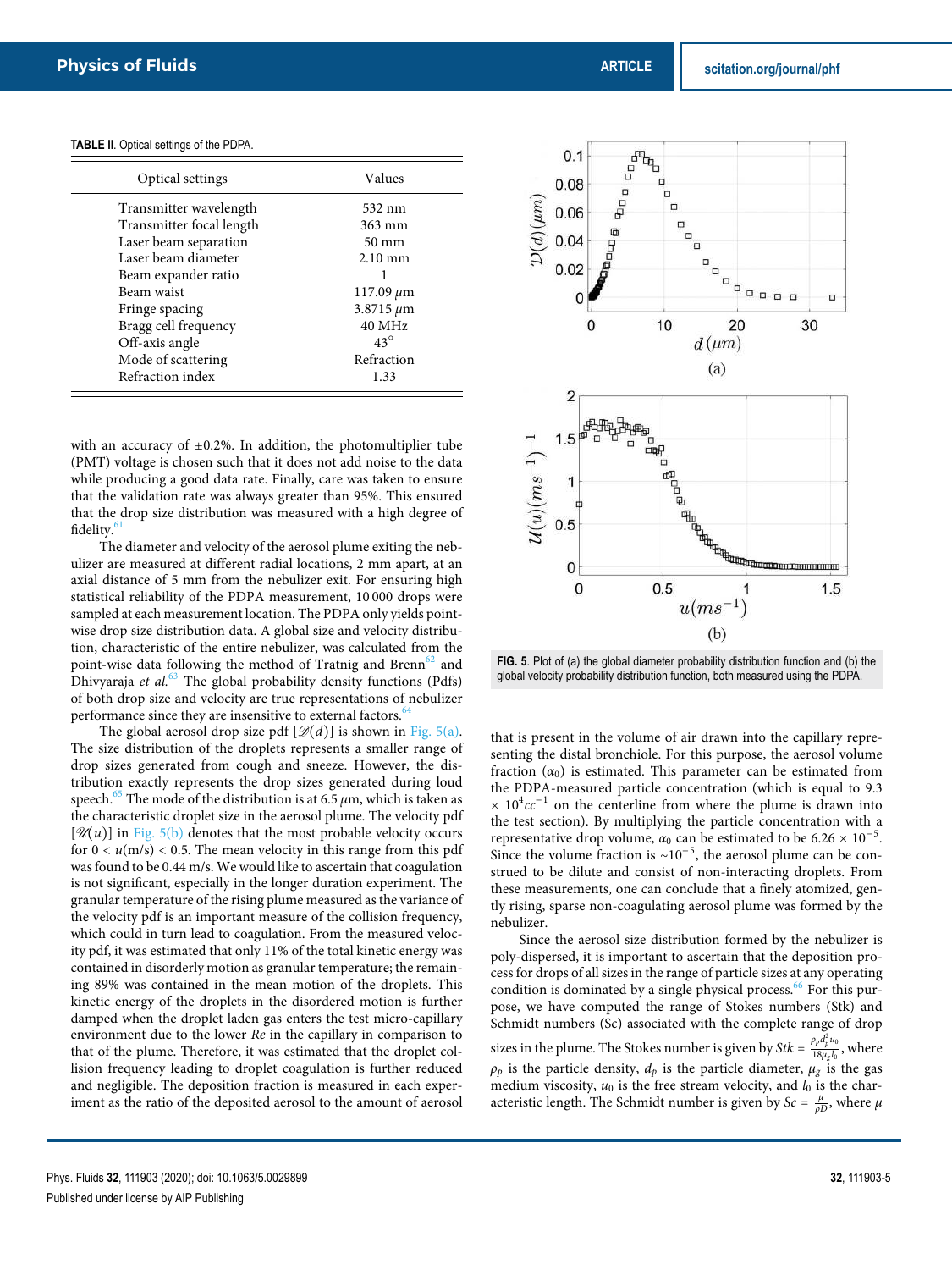is the fluid viscosity,  $\rho$  is the fluid density, and D is the mass diffusivity. Table III presents a listing of the ranges of these numbers for various operating Re conditions. As can be seen, the Stokes number associated with the smallest as well as the largest aerosol particle in the distribution was never greater than  $10^{-3}$  for all the experiments reported herein. In addition, the Schmidt number (based on particle diffusivity) for the minimum as well as maximum size particles in the plume was at least  $10^5$  for all cases of Re. In other words, the particle deposition for all the particles in the distribution was characterized by low Stokes and high Schmidt numbers. This fact further reinforces the idea that the deposition physics associated with particles in the entire distribution is similar—one that faithfully follows the flow field and one that is diffusion dominated. The deposition characteristics are, therefore, a function of Re only and not influenced by the fact that the aerosol plume is not monodisperse.

#### D. Preparation and analysis of deposition samples

The fluorescence signal from the BCDs in the sample was measured using a Horiba FluoroMax<sup>®</sup> spectrofluorometer. The instru-<br>ment consists of a 150 W yenon arc lamp, which were self-calibrated ment consists of a 150 W xenon arc lamp, which were self-calibrated for all wavelength drives and slits. The fluorescence detector consisted of a photomultiplier tube (PMT) that can capture emission wavelengths from 185 nm to 850 nm with an accuracy of  $\pm 0.5$  nm and a repeatability of 0.1 nm. The water Raman signal to noise ratio was found to be 6000:1, as calculated using the First Standard Deviation (FSD) method, and 16 000:1, as calculated using the root mean square (rms) method. This ensured that the fluorescence signal from the BCDs was not confounded by the signal from other sources.

The experiment involved an aerosol plume flowing through the PTFE micro-capillaries at a prescribed flow rate. The deposited aerosols within the capillary were then flushed thoroughly with 6 ml of DI water to prepare the samples for measuring aerosol concentration. From this, a sample volume of 2 ml of the solution is taken in the cuvette and excited with the wavelength of 340 nm with a slit width of 3 nm. The emission intensity was recorded for different wavelengths varying from 405 nm to 610 nm, with a slit width of 5 nm. The sensitivity of the instrument was checked for an empty cuvette, a cuvette containing DI water, as well as a cuvette containing fluorescence samples for the lowest deposition recorded. It was found that the intensity of the water containing a fluorescence sample is at least one order higher than that of normal DI water. The intensity obtained for various aerosol deposition measurements

**TABLE III**. A table listing the range of Stokes and Schmidt numbers for all size drops in the complete set of experiments.  $d_{min} = 1 \mu m$  and  $d_{max} = 20 \mu m$  from the measured drop size *pdf*.

| Re              | Stokes number                                          | Schmidt number                                  |
|-----------------|--------------------------------------------------------|-------------------------------------------------|
| 10 <sup>3</sup> | $4.70 \times 10^{-11} \rightarrow 1.90 \times 10^{-8}$ | $6.10 \times 10^5 \rightarrow 1.20 \times 10^7$ |
| $10^{2}$        | $4.70 \times 10^{-10} \rightarrow 1.90 \times 10^{-7}$ | $6.10 \times 10^5 \rightarrow 1.20 \times 10^7$ |
| 10              | $4.70 \times 10^{-9} \rightarrow 1.90 \times 10^{-6}$  | $6.10 \times 10^5 \rightarrow 1.20 \times 10^7$ |
| $\mathbf{1}$    | $4.70 \times 10^{-8} \rightarrow 1.90 \times 10^{-5}$  | $6.10 \times 10^5 \rightarrow 1.20 \times 10^7$ |
| $10^{-1}$       | $4.70 \times 10^{-7} \rightarrow 1.90 \times 10^{-4}$  | $6.10 \times 10^5 \rightarrow 1.20 \times 10^7$ |
| $10^{-2}$       | $4.70 \times 10^{-6} \rightarrow 1.90 \times 10^{-3}$  | $6.10 \times 10^5 \rightarrow 1.20 \times 10^7$ |

is compared with the intensity obtained from 1 ml of aerosol liquid (i.e., BCD) dissolved in the same volume of DI water used for flushing the capillaries. This is taken as the reference value for estimating the deposition in the distal bronchiole. Finally, the concentration of the deposited aerosol was calculated from the fluorescence measurement.

#### III. RESULTS

The deposition of microdroplets is investigated for microcapillaries of differing lengths and diameters to mimic flow at different Reynolds numbers. The deposition concentration of aerosol in these distal bronchioles can be expressed as a function of several parameters as

$$
d = f(L, D, Q, T, \nu, D_{10}, \alpha_0).
$$
 (1)

Here,  $d$  is the measured droplet deposition (ml),  $\alpha_0$  is the volume fraction of the drop from the nebulizer (ml of aerosol per ml of space),  $L$  is the length of distal bronchioles (mm),  $D$  is the distal bronchiole diameter (mm), Q is the volume flow rate (ml/s), T is the time duration of the flow (s),  $\nu$  is the kinematic viscosity of air (m<sup>2</sup>/s), and  $D_{10}$  is the mean droplet diameter ( $\mu$ m). From a careful dimensionless analysis, one can identify the following relevant dimensionless parameters from the above parameters using the Buckingham Π theorem. These dimensionless parameters are defined in Table IV.

The deposition of droplets is investigated over a wide range of flow conditions,  $10^{-2} \leq Re \leq 10^{3}$ . If QT is the total volume of air that has flown through the distal bronchioles during the experiment,  $\alpha_0QT$  is the total volume of aerosol that entered the distal bronchioles as a result. The deposition fraction  $(D_F)$  is the fraction of the exposed aerosol  $(\alpha_0QT)$  that has been deposited in the distal bronchioles. This is likely to increase with increasing length of the bronchiole and time of exposure. $31$  In order to normalize for these effects, a dimensionless deposition fraction per unit (dimensionless) length and (dimensionless) time, *δ* is defined as

$$
\delta = \frac{D_F}{\overline{LT}}.\tag{2}
$$

Equation (1) can be rewritten in terms of the dimensionless parameters in Table IV as

$$
\delta = G(Re, \overline{D}, \overline{L}, \overline{T}, \alpha_0). \tag{3}
$$

It is the goal of this work to identify a physics-consistent and universal function  $G$  as in Eq.  $(3)$  from experimental data.

The deposition experiments were repeated several times for different flow conditions to ascertain the repeatability of the deposition

**TABLE IV**. Definition of dimensionless parameters.

| Dimensionless parameter                                                                                                     | Definition                             |
|-----------------------------------------------------------------------------------------------------------------------------|----------------------------------------|
| Deposition fraction $(D_F)$<br>Aspect ratio $(\overline{L})$<br>Dimensionless tubule diameter $(D)$<br>Reynolds number (Re) | $d/(\alpha_0 OT)$<br>L/D<br>$D/D_{10}$ |
| Dimensionless time $(T)$                                                                                                    | $4Q/(\pi vD)$<br>$4QT/(\pi D^3)$       |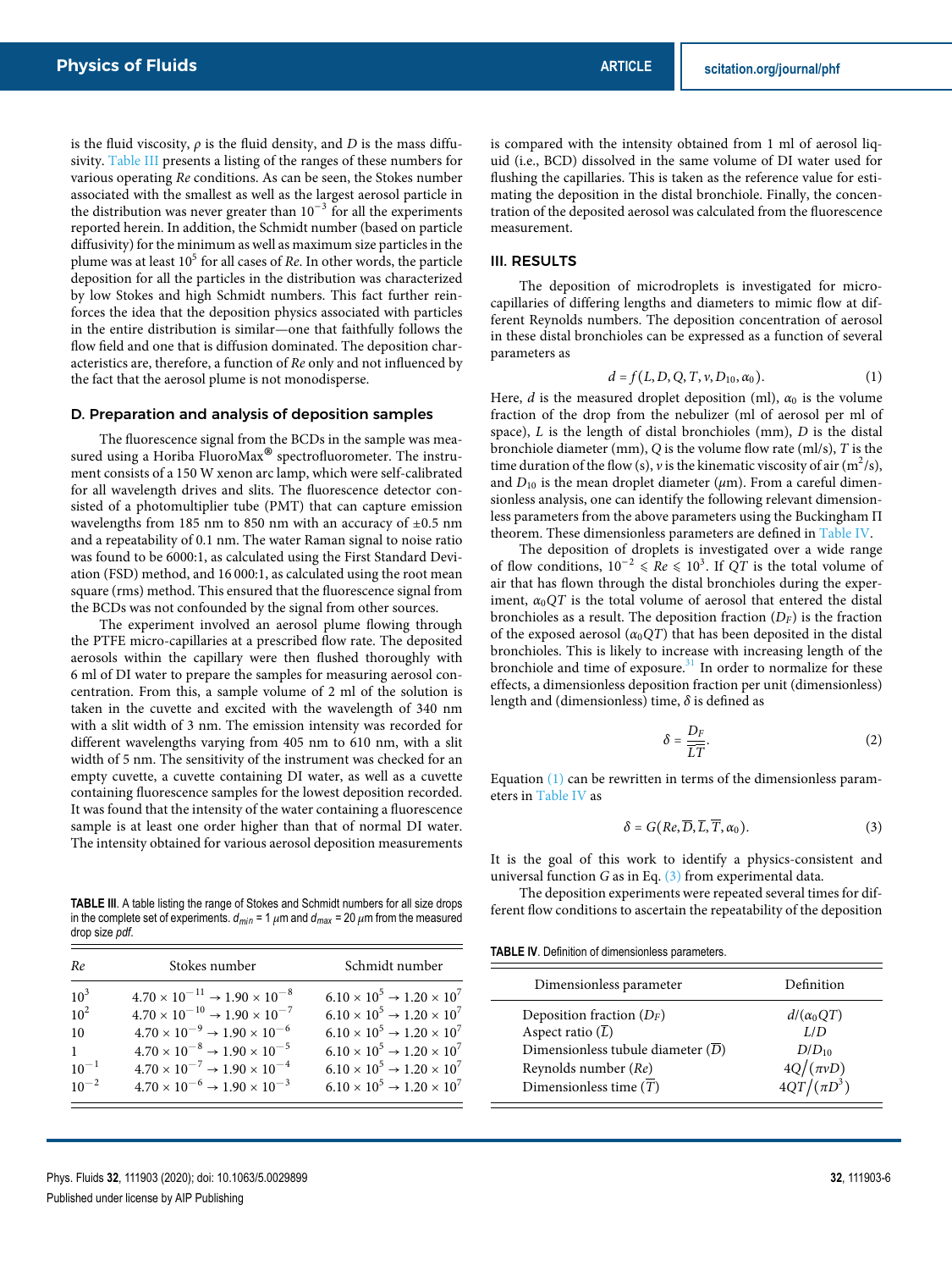**TABLE V**. Uncertainty in the measured and calculated parameters.

| Derived parameters                  | Estimated uncertainty (%) |
|-------------------------------------|---------------------------|
| Deposition fraction $(D_F)$         | $\pm 5$                   |
| Aspect ratio $(\overline{L})$       | $+1$                      |
| Dimensionless diameter $(D)$        | ±1.5                      |
| Reynolds number (Re)                | $\pm 0.2$                 |
| Dimensionless time $(\overline{T})$ | $\pm 0.6$                 |
|                                     | $\pm 5$                   |

fraction in the distal bronchioles. The maximum estimated uncertainty<sup>67</sup> for all the measured parameters was within  $\pm$ 5%. The values are given in Table V. We will now investigate the effect of the various dimensionless groups on the dimensionless deposition,  $D_F$ and *δ*.

# A. Effect of **L**, **D**, and Re on deposition

Figure 6 presents the variation of  $\delta$  with  $\overline{L}$  for different values of Re. The values of Re are chosen such that they span the range of Reynolds numbers encountered in the upper bronchi, where inertial effects are significant.  $\overline{D}$  was maintained constant at 77 for all data in Fig. 6. The results show that *δ* decreases with an increase in  $\overline{L}$ . In other words, the deposition per unit length and unit time decreases as the length of the tubule increases. For small values of  $\overline{L}$ , the effect of Re is visible. For small  $\overline{L}$ , inertial effects play a role in decreasing deposition. However, for high aspect ratios, the effect of Re is insignificant. It is also noted that for all the cases, the deposition is highest for  $Re = 512$  and lower for both  $Re = 1024$ 



**FIG. 6**. Plot of the variation of dimensionless deposition ( $\delta$ ) vs aspect ratio ( $\overline{L}$ ) for different Reynolds numbers (*Re*). The data show an inverse relation of *δ* with the bronchiole aspect ratio  $(\overline{L})$ . For high  $\overline{L}$ , the effect of *Re* is negligible.

and  $Re = 256$ . High  $Re$  produces high velocity (since the capillary diameter is constant), which causes the aerosol particles to pass through the capillary rather than depositing on the wall. On the other hand, low Re reduces the flow rate (since Re = Q/*ν*D), simultaneously reducing the ingress of the particles in the tube. This may be a reason for *δ* showing non-monotonic variation with Re. Nevertheless, this is an interesting observation that deserves further investigation.

The effect of the dimensionless bronchiole diameter on deposition for constant  $Re = 512$  is shown in Fig. 7.  $\delta$ , representing the deposition fraction per unit dimensionless length of the bronchiole per unit dimensionless suction time, increases with an increase in bronchiole diameter, represented by  $\overline{D}$ . The rate of increase in  $\delta$ decreases for  $\overline{D}$  > 150. This is because for a constant Re, the increase in bronchiole diameter requires the flow rate to increase since Re = Q/*ν*D, which increases the deposition significantly. The value of *δ* is lowest for  $\overline{L}$  = 200 and increases with a decrease in  $\overline{L}$ , similar to the trends shown in Fig. 8. Figure 8(a) is a plot of  $\delta$  vs  $\overline{D}$  for different flow conditions. The suction flow rates are represented by a particlebased Reynolds number  $Re_p = 4Q/(\pi v D_{10})$ . Interestingly,  $Re_p = Re\overline{D}$ , which can be understood as a Reynolds number based on the mean particle size,  $D_{10}$ . As can be seen,  $\delta$  increases with an increase in the dimensionless bronchiole diameter  $(\overline{D})$ , but is not dependent on the particle-based Reynolds number. This is unlike the data presented for a constant Re in Fig. 7. As  $\overline{D}$  increases at a constant Re $\overline{D}$ , the mean velocity of the airflow in the bronchiole decreases. This causes the rate of deposition to increase since diffusion-driven and gravitational settling become relevant. It is important to note that both Figs. 7 and 8 are plotted with the *δ* coordinate being plotted on a logarithmic axis. A factor of 6 change in  $\overline{D}$  brings about three orders of magnitude change to the deposition fraction. Therefore, it can be concluded that the bronchiole diameter is an important parameter in determining aerosol deposition. Figure 8(b) presents the same data



**FIG. 7**. Plot of dimensionless deposition (*δ*) vs dimensionless bronchiole diameter  $(\overline{D})$  for varying bronchiole aspect ratios  $(\overline{L})$ . The Reynolds number is constant at  $Re = 512$ . It is seen that with an increase in  $\overline{D}$ , the dimensionless deposition ( $\delta$ ) increases, while  $\overline{L}$  still follows the inverse relation with  $\delta$  for a constant  $\overline{D}$ .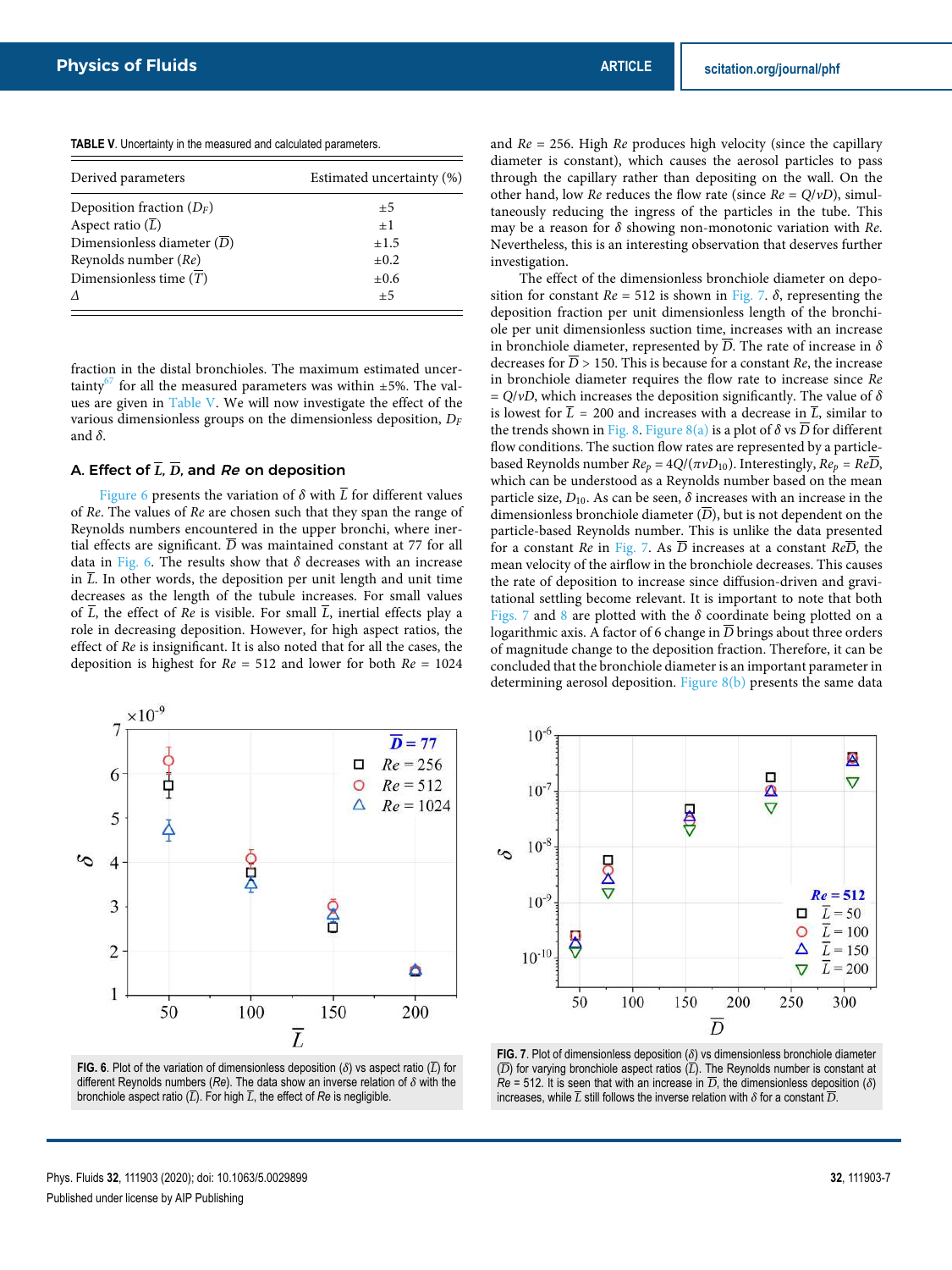

**FIG. 8**. (a) Plot of dimensionless deposition ( $\delta$ ) vs  $\overline{D}$  for varying particle-based Reynolds numbers ( $Re_p = Re\overline{D}$ ).  $\overline{L} = 100$  for all data in this plot. It is seen that  $\delta$  increases with  $\overline{D}$ .  $Re\overline{D}$  does not affect the deposition. (b) The same data are re-plotted to show the variation of  $\delta \overline{L}$  vs  $\overline{D}^3.$  The best fit power law is given by  $\delta \overline{L} = 7.3 \times 10^{-13} \overline{D}^3$ . The fit is independent of  $Re \overline{D}$ . *Re* ∼ 10<sup>3</sup> for all data in these plots, implying impaction-dominated deposition.

as in Fig. 8(a) with the abscissa now changed to  $\overline D^3$  and the ordinate re-scaled to  $\delta \overline{L}$ . Clearly,  $\delta \overline{L} \sim \overline{D}^3$  and is independent of *Re*. We will investigate this further in Sec. III B.

### B. Deposition for the entire Re range

Further experiments were carried out for different orders of magnitude of Re ranging from  $10^{-2} \le Re \le 10^3$  in this study. To the best of our knowledge, this is the first report where the

entire dynamic range of lung-relevant Reynolds numbers has been explored in one experiment.

The effect of Re on  $\delta \overline{L}$  is investigated for  $\overline{L}$  = 50 and 150 in Fig. 9. It may be recalled that  $\delta \overline{L}$  is the dimensionless rate of deposition. It can be seen that when  $\delta \overline{L}$  is plotted against Re, the data in Fig. 9 nicely collapse onto a single curve. This data collapse points to a minimal set of dimensionless parameters that is required to completely describe aerosol deposition. Data from the literature have also been re-plotted in the current nomenclature in Fig. 9. First, it can be seen that at any value of Re, there is a significant variation in the data from the literature. Second, the data in the literature are limited to values of  $Re > 10^2$ . It can be seen from Fig. 9 that our data are within the range of values from the literature. Two asymptotic regimes can be seen in Fig. 9. For  $Re > 1$ ,  $\delta \overline{L}$  is independent of Re. This is the parametric regime where deposition happens mostly due to impaction on the bronchiole walls. For  $Re < 1$ ,  $\delta \overline{L} \sim Re^{-2}$ . For  $Re = 1$ , the velocity of the flow is in ~  $\mathcal{O}(10^{-2})$  m/s, which causes sedimentation of particles and increases *δ* by an order of magnitude. A further reduction in Re causes the suction velocity to be small enough that diffusion becomes the dominant mode of deposition. In addition,  $\delta\overline{L}$  increases by several orders of magnitude as  $Re$ is decreased from  $10^3$  to  $10^{-2}$ , i.e., from the impaction regime to the diffusion regime. The order of *δ*L is almost constant in the impaction regime, while it increases for Re < 1.

#### IV. DISCUSSION

The data collapse in Figs.  $8(b)$  and 9 points to a universal description of deposition in dimensionless terms as a function of  $\overline{D}$ and Re, the two abscissa parameters in these figures. A best fit of the



**FIG. 9**. Plot of  $\delta\overline{L}$  vs  $Re$  for  $\overline{D}$  being constant at 77 and for  $\overline{L} = 50$  and 150.  $Re$ varies over five orders of magnitude. Interestingly, *δ*L ∼ Re−<sup>2</sup> for *Re* < 1 and is constant for *Re* > 1. In the plot, the green dashed-dotted line is the best fit for *Re*  $<$  1 given by  $\delta \bar{L} = 1.55 \times 10^{-7} Re^{-2}$ . The blue dashed-dotted line is the best fit for  $Re > 1$  given by  $\delta \overline{L} = 2.73 \times 10^{-7}$ . Figure legend: green triangles—Kim *et al.*;<sup>47</sup> left pointing triangles—Matsui *et al.*; <sup>68</sup> and pink squares—Tao *et al.*<sup>69</sup>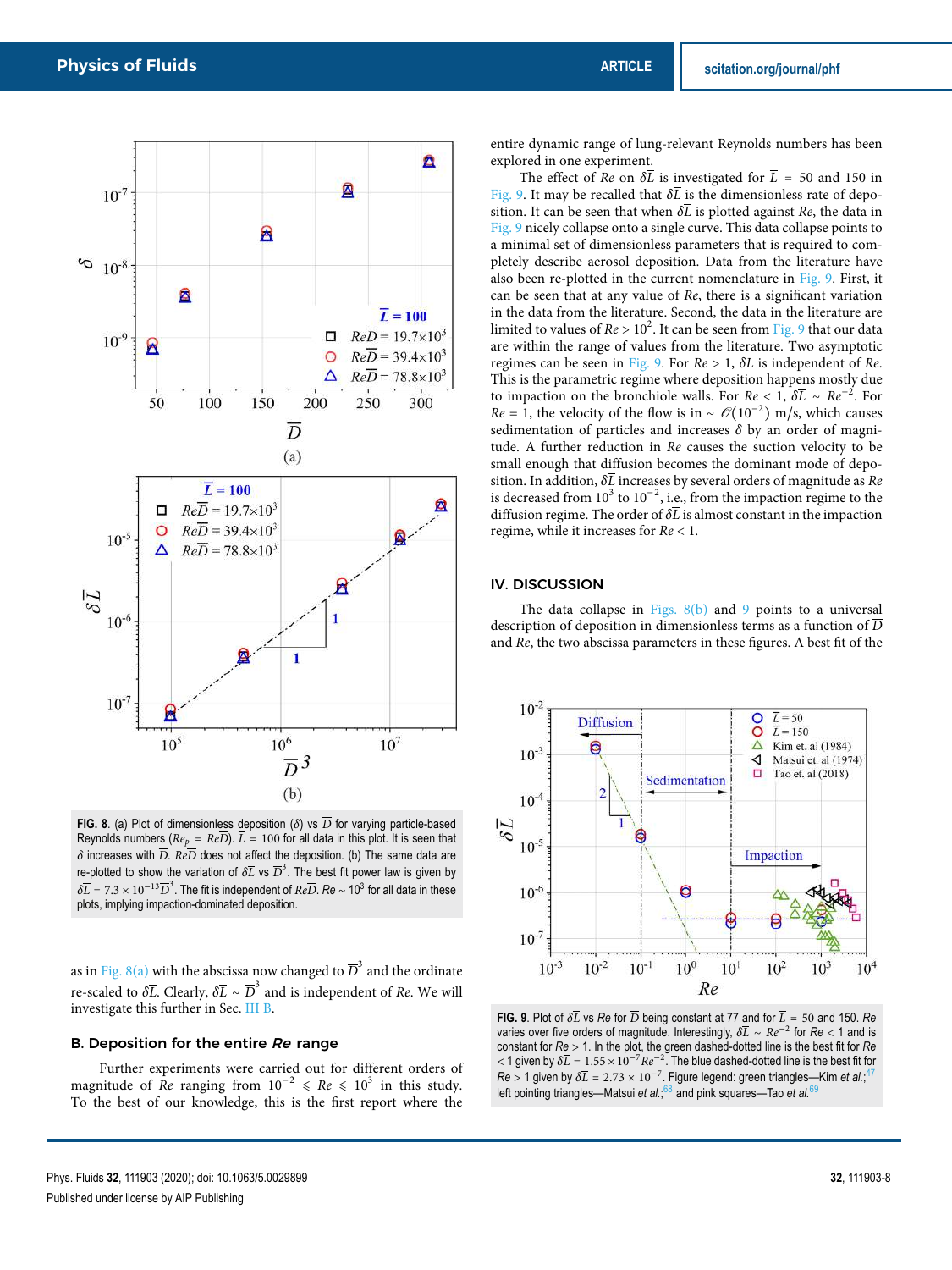data in Figs.  $8(b)$  and 9 is given by

$$
\delta \overline{L} = 7.3 \times 10^{-13} \overline{D}^3 \qquad \text{if } Re \gg 1 \tag{4a}
$$

$$
= 1.55 \times 10^{-7} Re^{-2} \qquad \text{if } Re \ll 1. \tag{4b}
$$

Equations (4) explain the data in both Figs. 8 and 9. This is the explicit form of Eq.  $(3)$  that we set out to identify. Equations  $(4)$ also indicate the minimal set of dimensionless parameters that are required to model aerosol deposition over the entire range of operating conditions.

In order to study the physics underlying Eqs.  $(4)$ , it is useful to recast Eqs. (4) back into the dimensional parameter form. From the dimensional form of Eq. (4a) for  $Re \ll 1$ , we find that d  $\propto v^2 T^2 \alpha_0/D_{10}$ . Recall that *d* is defined as the total volume of aerosol deposited in time T. For  $Re \ll 1$ , as expected, the flow rate and other parameters do not play a role. The deposition depends linearly on the particle concentration  $\alpha_0$ . The rate of deposition is proportional to  $D_{10}^{-1}$  as one would expect in diffusion-dominated deposition (since the diffusion co-efficient scales as  $D_{10}^{-1}$ ). From the dimensional form of Eq. (4b) for  $Re \gg 1$ , we find that  $d \propto Q^2 T^2 \alpha_0/D_{10}^3$ . Again, as expected, the deposition in this case is dependent on the square of the velocity  $(Q^2)$  and depends linearly on the particle concentration  $(\alpha_0)$  since *d* is dominated by impaction. Therefore, we conclude that the empirically motivated correlations that we have presented are also consistent with the physics-based scaling laws in the respective regimes.

Equation (4) is a closed form expression to estimate the deposition in the lung bronchiole. We have ignored the effect of the lung orientation in this study. However, as pointed out by Goldberg and Smith, $50$  one could account for the orientation angle by re-scaling time using the cosine of the angle of inclination. In conclusion, we have developed a quantitative physics-consistent correlation to predict the rate of deposition in any bronchiole. This modeling approach is grounded in experiments and could be construed to be complementary to purely computational simulation<sup>7</sup> approaches that are being pursued in the recent literature.

#### V. ESTIMATION OF REGIONAL DEPOSITION FROM EXPERIMENTAL MODEL

The intention of developing the model in Eqs. (4) from the experimental results is to calculate the regional deposition in lungs for estimating the propensity of a virus infected droplet entering and depositing in the human lung. The virus laden droplets may start showing its harmful effects only after they reach the respiratory zone of the lungs where they come in contact with the blood stream.<sup>32</sup> Therefore, an estimation of alveolar deposition for varying breathing frequency and breath hold time is important to understand the dynamics of infection. It is well known that the breathing frequency and breath hold time have a significant effect on aerosol deposition.

The above developed model is used to analyze the effect of breathing frequency and breath hold time for the deposition of a particle sized ~ *O*(10 *μ*m) (it must be mentioned that the final conclusions are independent of this choice). Figure 10(a) shows the effect of breathing frequency on regional deposition in lungs. The regional deposition fraction is analyzed for varying time periods of breathing (inspiration plus expiration) ranging from 1 s to 4 s. The variation



**FIG. 10**. (a) Plot of *D<sup>F</sup>* and lung generations (*G*) for different breathing frequencies. The time for each breathing cycle is considered as the time for inspiration and expiration together. (b) Plot of *D<sup>F</sup>* and *G* for different breath hold time. For both the plots, it can be seen that the model for *Re* ≫ 1 does not show any response with breathing frequency and breath hold time, whereas the model for *Re* ≪ 1 is found to be very sensitive for both of these parameters.

of breathing frequency is mainly due to different types of activities we do throughout the day. The breathing cycle of 1 s (inspiration for 0.5 s and expiration for 0.5 s) takes place at the time of intense activity such as running, swimming, cycling, climbing, and other different workouts. The breathing cycle of 2 s represents moderate activities such as walking and light workouts, and the breathing cycle of 4 s represents sedentary activities such as sitting and lying down, which also represent the normal breathing cycle of a human adult. The regional deposition for the normal breathing cycle matches well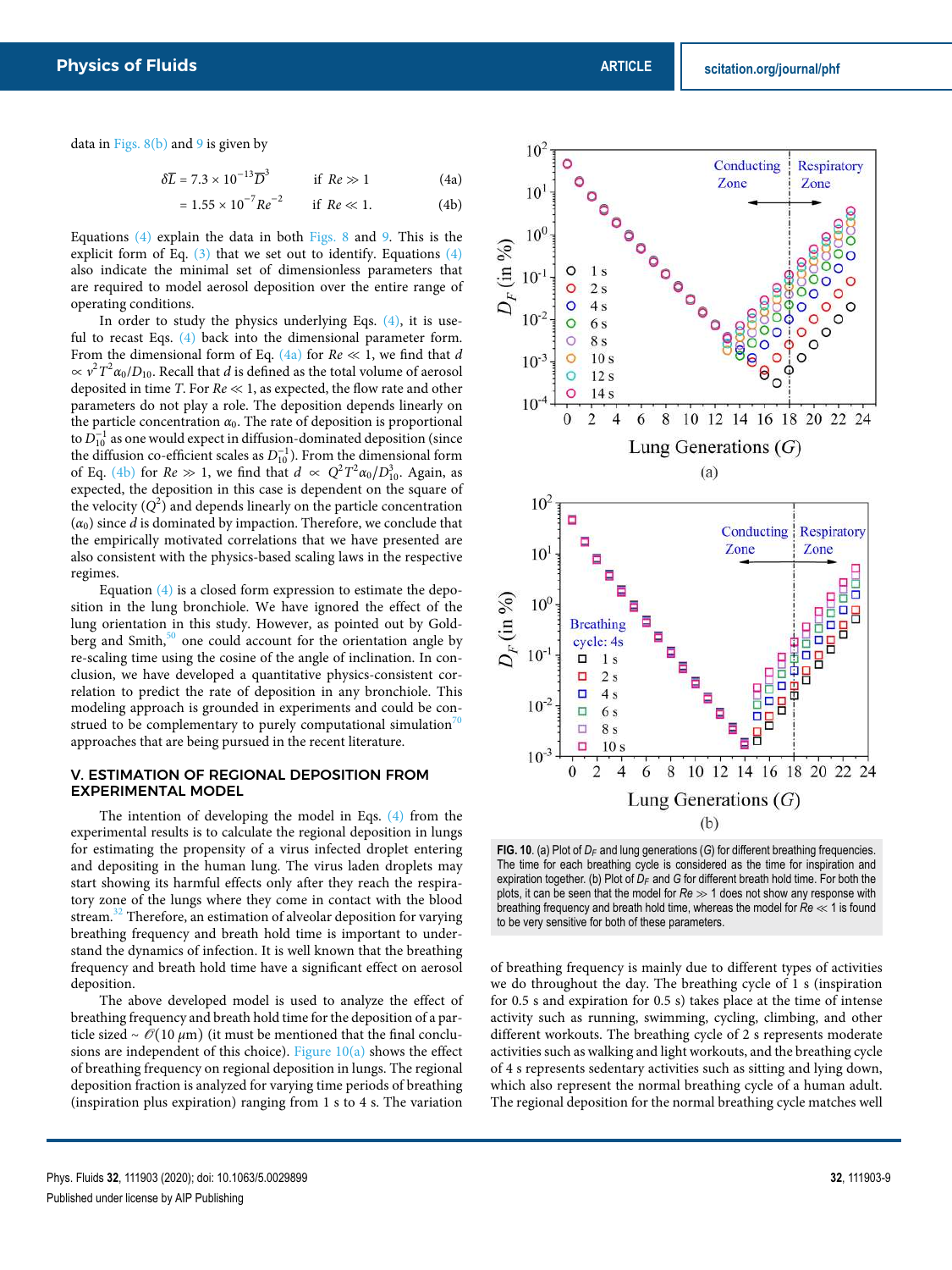with that of Hinds<sup>71</sup> for particle size in the order of 10  $\mu$ m. It can be seen in Fig. 10 that the deposition decreases exponentially from 0  $\leqslant G \leqslant 11$  and rises exponentially for  $12 \leqslant G \leqslant 23.$  It may be recalled that G denotes the dichotomous branching generation number in the lung. The deposition model in Eqs.  $(4)$  is valid in the asymptotic limits of  $Re \ll 1$  and  $Re \gg 1$ . The region near  $Re \sim 1$  is a crossover region where the equations are strictly not valid. This is the source of the discontinuity in Fig. 10.

From Fig.  $10(a)$ , it can be seen that for intense activity, the deposition in the alveolar region is significantly low and the total deposition in lungs is decreased. With a decrease in breathing frequency, the deposition for  $Re < 1$  increases, whereas the deposition for  $Re > 1$  is constant. This is because the model for  $Re \ll 1$  [refer to Eqs. (4)] indicates that the dimensionless deposition is proportional to  $Re^{-2}$ , whereas for  $Re \gg 1$ , the deposition is independent of Re. Thus, lower breathing frequency increases deposition in the alveolar region of the lungs due to high residence time of the aerosol, which enhances the diffusion process. Thus, long breaths in crowded places may be a threat for virus infections.

The alveolar deposition can be further increased by introducing a breath hold time between inspiration and expiration. Figure 10(b) shows the effect of the breath hold time on alveolar deposition for a breathing cycle of 4 s. The breath hold time contributes to the diffusion deposition process ( $Re < 1$ ) that is dominant in the alveolar region, in turn increasing aerosol deposition in the alveolus. Figure 11 shows that the increase in alveolar deposition is non-linear with breathing frequency ( $D_F \sim T^2$ ). Thus, the increase in alveolar deposition becomes insignificant after certain duration of the breathing cycle. However, the alveolar deposition linearly increases with the breath hold time ( $D_F \sim T^{1.2}$ ), which indicates that



**FIG. 11**. Plot of the variation of the alveolar deposition fraction (*D<sup>F</sup>* ) with time for different breathing frequencies and breath hold time. The alveolar for different breathing cycles is of non-linear nature where *D<sup>F</sup>* scales to *T* 2 (blue dasheddotted line:  $D_F = 0.04T^2$ ). The alveolar deposition for different breath hold time is somewhat linear where  $D_F$  scales to  $\mathcal{T}^{1.16}$  (red dashed-dotted line: 0.766 $\mathcal{T}^{1.16}$ ).

longer breath hold time can increase the chances of virus infection significantly.

Figure 11 shows that the effect of the breath hold time is more significant than that of the breathing frequency. Since both the curves diverge with time (refer to Fig. 11), it can be inferred that higher breath hold time can be dangerous in terms of getting infected from the virus laden droplets. The addition of lower breathing frequency (i.e., increase in inspiration and expiration time) can also cause the situation to worsen as it increases the residence time of the infected particles in the distal lung airways. The increase in the residence time will enhance the deposition in the alveolar airways since the diffusive deposition, which is the dominant mechanism in the distal lung, is directly proportional to time. Therefore, in addition to a lower breathing frequency, introduction of breath hold time in between inhalation and exhalation can increase the threat of virus infection in a crowded place.

#### VI. SUMMARY

An experimental study of aerosol deposition has been carried out for a wide range of Reynolds numbers  $(10^{-2} \leq Re \leq 10^{3})$ ; for different capillary diameters, ranging from 0.3 mm to 2 mm, representing distal lung bronchioles; and for differing capillary aspect ratios. The aerosols were generated using an ultrasonic nebulizer with a mean droplet size of 6.5 *μ*m. The aerosol particles were doped with boron quantum dots, the deposition of which was quantified using a spectrofluorometer. The results conclude that dimensionless deposition in a particular bronchiole (*δ*) is inversely proportional to the aspect ratio of the bronchiole  $(\overline{L})$  (refer to Fig. 6), but the effect of *Re* diminishes with increasing  $\overline{L}$ . The value of  $\delta$  is found to increase exponentially with an increase in the dimensionless diameter  $(\overline{D})$  for different  $\overline{L}$ . In addition,  $\delta$  decreases with an increase in  $\overline{L}$  for all  $\overline{D}$ . However, the variation of  $\delta$  with  $\overline{L}$  is small compared to its variation with  $\overline{D}$ . The value of  $\delta$  is independent of the particle size based Reynolds number ( $Re\overline{D}$ ). For all  $Re\overline{D}$ ,  $\delta$  exhibits an exponential increase with  $\overline{D}$ .  $\delta \overline{L}$  is independent of  $\overline{L}$  over several orders of magnitude of Re, which confirms the inverse relation between *δ* and  $\overline{L}$  in Fig. 6. For low *Re*,  $\delta \overline{L}$  ∼ *Re*<sup>-2</sup>, indicating that the amount of aerosol deposited is independent of the flow conditions and only depends on the aerosol conditions. This is the case with diffusion dominated deposition. The parameter regime where  $10^{-1}$  < Re  $<$  10 is identified as the zone where *sedimentation* is dominant.  $\delta \overline{L}$ is independent of  $Re$  for  $10 \leqslant Re \leqslant 10^3,$  which is identified as the impaction regime. Figure 10 indicates that the lower breathing frequency or higher breath hold time in between inhalation and exhalation can increase the threat of virus infection in a crowded place since both of the phenomena increase the deposition in the alveolar region.

#### ACKNOWLEDGMENTS

The authors gratefully acknowledge the use of the laboratory facilities of Professor A. K. Mishra from the Department of Chemistry and of Professor Anju Chadha from the Department of Biotechnology, IIT Madras.

The authors declare that they have no conflict of interest.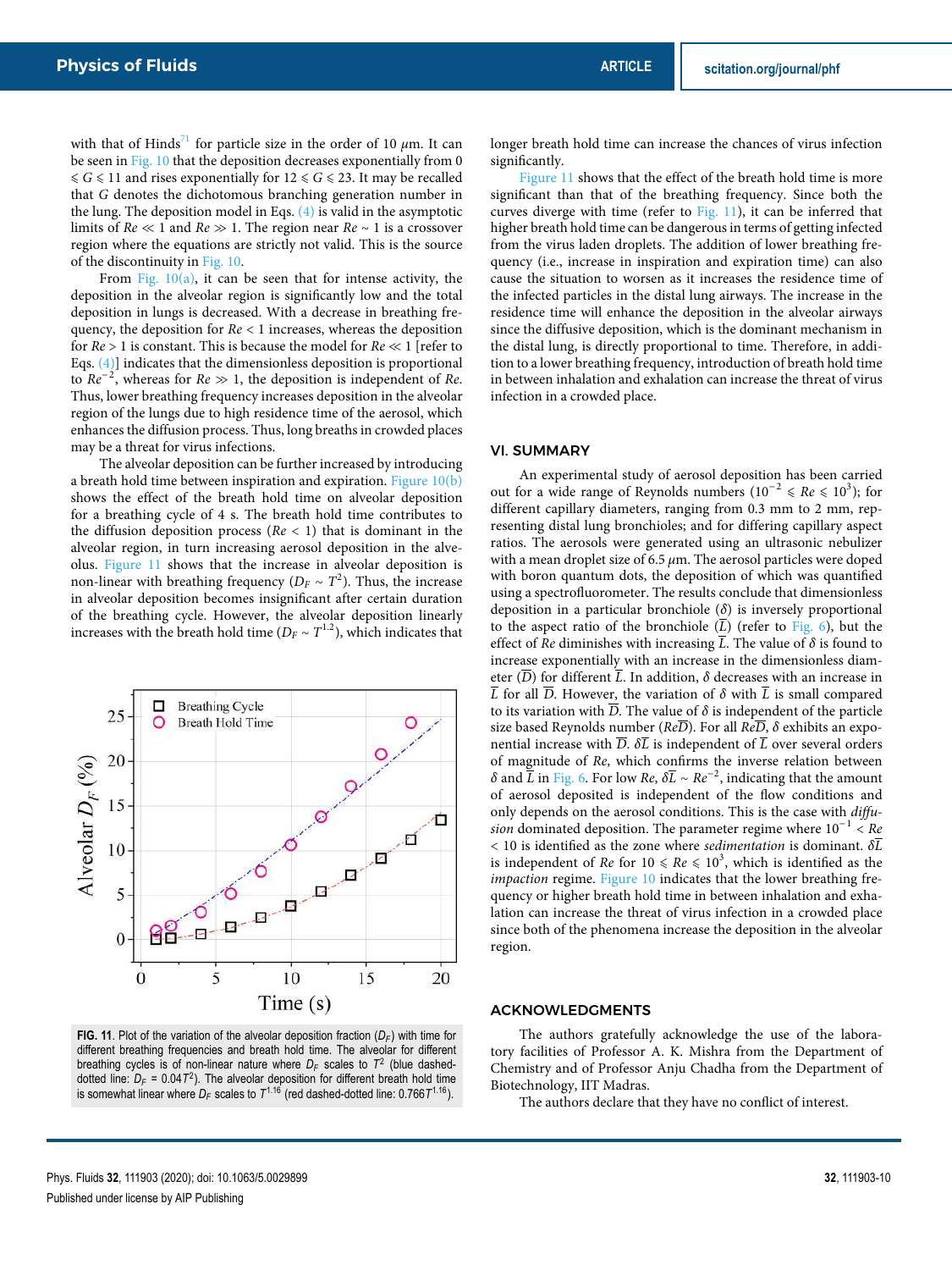#### DATA AVAILABILITY

The data that support the findings of this study are available from the corresponding author upon reasonable request.

#### **REFERENCES**

<sup>1</sup>M.-R. Pendar and J. C. Páscoa, "Numerical modeling of the distribution of virus carrying saliva droplets during sneeze and cough," Phys. Fluids **32**, 083305 (2020). <sup>2</sup>T. Dbouk and D. Drikakis, "On coughing and airborne droplet transmission to humans," Phys. Fluids **32**, 053310 (2020).

 ${\bf ^3G}.$  Busco, S. R. Yang, J. Seo, and Y. A. Hassan, "Sneezing and asymptomatic virus transmission," Phys. Fluids **32**, 073309 (2020).

4 P. Prasanna Simha and P. S. Mohan Rao, "Universal trends in human cough airflows at large distances," Phys. Fluids **32**, 081905 (2020).

5 S. K. Das, J.-e. Alam, S. Plumari, and V. Greco, "Transmission of airborne virus through sneezed and coughed droplets," Phys. Fluids **32**, 097102 (2020).

6 B. Munir and Y. Xu, "Effects of gravity and surface tension on steady microbubble propagation in asymmetric bifurcating airways," Phys. Fluids **32**, 072105 (2020).

<sup>7</sup>M. Vadivukkarasan, K. Dhivyaraja, and M. V. Panchagnula, "Breakup morphology of expelled respiratory liquid: From the perspective of hydrodynamic instabilities," Phys. Fluids **32**, 094101 (2020).

<sup>8</sup>S. Chaudhuri, S. Basu, P. Kabi, V. R. Unni, and A. Saha, "Modeling the role of respiratory droplets in Covid-19 type pandemics," Phys. Fluids **32**, 063309 (2020). <sup>9</sup>A. Schaap, W. C. Chu, and B. Stoeber, "Transport of airborne particles in straight and curved microchannels," Phys. Fluids **24**, 083301 (2012).

<sup>10</sup>B. Wang, H. Wu, and X.-F. Wan, "Transport and fate of human expiratory droplets—A modeling approach," Phys. Fluids **32**, 083307 (2020).

<sup>11</sup> H. De-Leon and F. Pederiva, "Particle modeling of the spreading of Coronavirus Disease (COVID-19)," Phys. Fluids **32**, 087113 (2020); arXiv:2005.10357.

<sup>12</sup> E. R. Weibel, A. F. Cournand, and D. W. Richards, Morphometry of the Human Lung (Springer, 1963), Vol. 1.

<sup>13</sup> J. Choi, M. H. Tawhai, E. A. Hoffman, and C.-L. Lin, "On intra- and intersubject variabilities of airflow in the human lungs," Phys. Fluids **21**, 101901 (2009).

 $^{14}{\rm A}.$  Chakravarty, N. A. Patankar, and M. V. Panchagnula, "Aerosol transport in a breathing alveolus," Phys. Fluids **31**, 121901 (2019).

<sup>15</sup>J. Heyder, J. Gebhart, G. Rudolf, C. F. Schiller, and W. Stahlhofen, "Deposition of particles in the human respiratory tract in the size range 0.005–15 *μ*m," J. Aerosol Sci. **17**, 811–825 (1986).

<sup>16</sup>C. Darquenne, W. J. Lamm, J. M. Fine, R. A. Corley, and R. W. Glenny, "Total and regional deposition of inhaled aerosols in supine healthy subjects and subjects with mild-to-moderate COPD," J. Aerosol Sci. **99**, 27–39 (2016).

 $^{17}{\rm B}.$  Mauroy, M. Filoche, E. R. Weibel, and B. Sapoval, "An optimal bronchial tree may be dangerous," Nature **427**, 633–636 (2004).

<sup>18</sup>S. G. Karthiga Devi, M. V. Panchagnula, and M. Alladi, "Designing aerosol size distribution to minimize inter-subject variability of alveolar deposition," J. Aerosol Sci. **101**, 144–155 (2016).

<sup>19</sup>A. Annapragada and N. Mishchiy, "In silico modeling of aerosol deposition in lungs," Drug Discovery Today: Dis. Models **4**, 155–161 (2007).

<sup>20</sup>P. W. Longest and S. Vinchurkar, "Validating CFD predictions of respiratory aerosol deposition: Effects of upstream transition and turbulence," J. Biomech. **40**, 305–316 (2007).

 $\mathsf{^{21}Q}$  Deng, L. Deng, Y. Miao, X. Guo, and Y. Li, "Particle deposition in the human lung: Health implications of particulate matter from different sources," Environ. Res. **169**, 237–245 (2019).

<sup>22</sup>P. W. Longest, M. Hindle, S. Das Choudhuri, and J. Xi, "Comparison of ambient and spray aerosol deposition in a standard induction port and more realistic mouth-throat geometry," J. Aerosol Sci. **39**, 572–591 (2008).

<sup>23</sup>W. Li and D. A. Edwards, "Aerosol particle transport and deaggregation phenomena in the mouth and throat," Adv. Drug Delivery Rev. **26**, 41–49 (1997). <sup>24</sup> K. W. Stapleton, E. Guentsch, M. K. Hoskinson, and W. H. Finlay, "On the suitability of k–*ε* turbulence modeling for aerosol deposition in the mouth and throat: A comparison with experiment," J. Aerosol Sci. **31**, 739–749 (2000).

<sup>25</sup> S. T. Jayaraju, M. Brouns, C. Lacor, B. Belkassem, and S. Verbanck, "Large eddy and detached eddy simulations of fluid flow and particle deposition in a human mouth–throat," J. Aerosol Sci. **39**, 862–875 (2008).

<sup>26</sup>B. Grgic, W. H. Finlay, and A. F. Heenan, "Regional aerosol deposition and flow measurements in an idealized mouth and throat," J. Aerosol Sci. **35**, 21–32 (2004). <sup>27</sup>J. Xi, T. Yang, K. Talaat, T. Wen, Y. Zhang, S. Klozik, and S. Peters, "Visualization of local deposition of nebulized aerosols in a human upper respiratory tract model," J. Visualization **21**, 225–237 (2018).

<sup>28</sup>Q. Deng, C. Ou, Y.-M. Shen, Y. Xiang, Y. Miao, and Y. Li, "Health effects of physical activity as predicted by particle deposition in the human respiratory tract," Sci. Total Environ. **657**, 819–826 (2019).

<sup>29</sup>G. Bennett, M. Joyce, L. Sweeney, and R. MacLoughlin, "In vitro study of the effect of breathing pattern on aerosol delivery during high-flow nasal therapy," Pulm. Ther. **5**, 43–54 (2019).

<sup>30</sup>B. Asgharian and O. T. Price, "Airflow distribution in the human lung and its influence on particle deposition," Inhalation Toxicol. **18**, 795–801 (2006).

<sup>31</sup>B. Asgharian, M. G. Ménache, and F. J. Miller, "Modeling age-related particle deposition in humans," J. Aerosol Med. **17**, 213–224 (2004).

 $32D$ . Ciloglu, "A numerical study of the aerosol behavior in intra-acinar region of a human lung," Phys. Fluids **32**, 103305 (2020).

<sup>33</sup>M. R. Maxey, "The motion of small spherical particles in a cellular flow field," Phys. Fluids **30**, 1915–1928 (1987).

<sup>34</sup>C. Cortez-Jugo, A. Qi, A. Rajapaksa, J. R. Friend, and L. Y. Yeo, "Pulmonary monoclonal antibody delivery via a portable microfluidic nebulization platform, Biomicrofluidics **9**, 052603 (2015).

<sup>35</sup>J. Tenenbaum-Katan, A. Artzy-Schnirman, R. Fishler, N. Korin, and J. Sznitman, "Biomimetics of the pulmonary environment in vitro: A microfluidics perspective," Biomicrofluidics **12**, 042209 (2018).

<sup>36</sup>Y. Zheng, H. Fujioka, S. Bian, Y. Torisawa, D. Huh, S. Takayama, and J. B. Grotberg, "Liquid plug propagation in flexible microchannels: A small airway model," Phys. Fluids **21**, 071903 (2009).

<sup>37</sup>R. Fishler, P. Hofemeier, Y. Etzion, Y. Dubowski, and J. Sznitman, "Particle dynamics and deposition in true-scale pulmonary acinar models," Sci. Rep. **5**, 14071 (2015).

<sup>38</sup>C.-K. Lin, Y.-Y. Hsiao, P. Nath, and J.-H. Huang, "Aerosol delivery into small anatomical airway model through spontaneous engineered breathing," Biomicrofluidics **13**, 044109 (2019).

 $^{\bf 39}$  R. Mittal, C. Meneveau, and W. Wu, "A mathematical framework for estimating risk of airborne transmission of COVID-19 with application to face mask use and social distancing," Phys. Fluids **32**, 101903 (2020).

 $^{\mathbf{40}}$  J. B. McLaughlin, "Aerosol particle deposition in numerically simulated channel flow," Phys. Fluids A **1**, 1211–1224 (1989).

<sup>41</sup>D. B. Ingham, "Diffusion of aerosols in the entrance region of a smooth cylindrical pipe," J. Aerosol Sci. **22**, 253–257 (1991).

42J. Malet, L. Alloul, N. Michielsen, D. Boulaud, and A. Renoux, "Deposition of nanosized particles in cylindrical tubes under laminar and turbulent flow conditions," J. Aerosol Sci. **31**, 335–348 (2000).

<sup>43</sup>A. Muyshondt, N. K. Anand, and A. R. McFarland, "Turbulent deposition of aerosol particles in large transport tubes," Aerosol Sci. Technol. **24**, 107–116 (1996).

<sup>44</sup>S. K. Friedlander and H. F. Johnstone, "Deposition of suspended particles from turbulent gas streams," Ind. Eng. Chem. **49**, 1151–1156 (1957).

<sup>45</sup>T. L. Montgomery and M. Corn, "Aerosol deposition in a pipe with turbulent airflow," J. Aerosol Sci. **1**, 185–213 (1970).

<sup>46</sup>C. N. Davies, "Diffusion and sedimentation of aerosol particles from Poiseuille flow in pipes," J. Aerosol Sci. **4**, 317–328 (1973).

<sup>47</sup>C. S. Kim, G. G. Lewars, M. A. Eldridge, and M. A. Sackner, "Deposition of aerosol particles in a straight tube with an abrupt obstruction," J. Aerosol Sci. **15**, 167–176 (1984).

<sup>48</sup>G. A. Sehmel, "Aerosol deposition from turbulent airstreams in vertical conduits," Technical Report No. BNWL-578, Pacific Northwest Laboratory, Battelle-Northwest, Richland, Washington, 1968).

<sup>49</sup>J. W. Brooke, K. Kontomaris, T. J. Hanratty, and J. B. McLaughlin, "Turbulent deposition and trapping of aerosols at a wall," Phys. Fluids A **4**, 825–834 (1992).